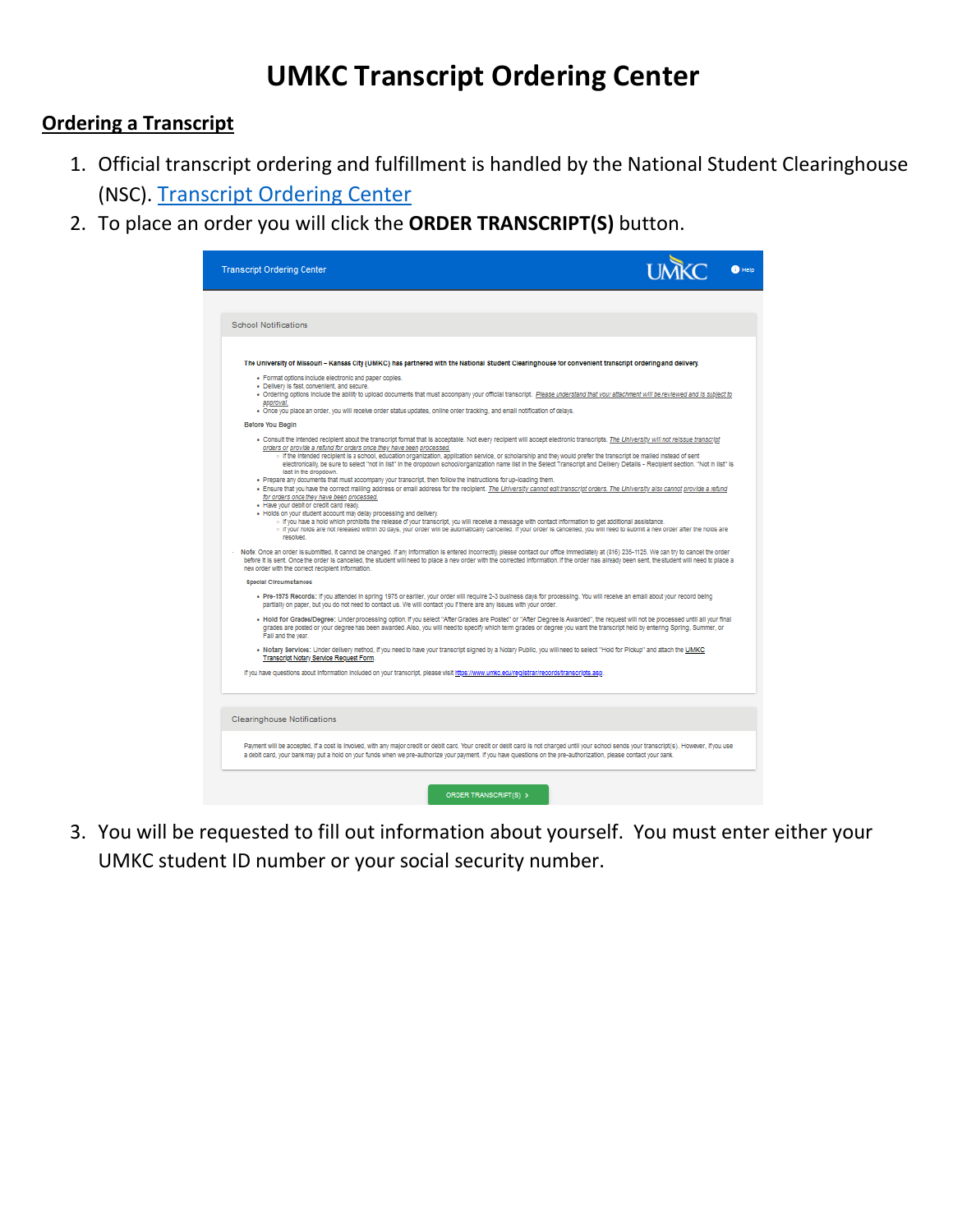4. Click next to continue the ordering process.

| <b>Enter Personal Info</b>                          | <b>Select Recipient</b>              | <b>Enter Recipient Details</b>                                                                                                                                                                                                                                                                                | Review Order                                                            | Enter Payment Info | Sign Consent |
|-----------------------------------------------------|--------------------------------------|---------------------------------------------------------------------------------------------------------------------------------------------------------------------------------------------------------------------------------------------------------------------------------------------------------------|-------------------------------------------------------------------------|--------------------|--------------|
| Enter Your Personal Information                     |                                      |                                                                                                                                                                                                                                                                                                               |                                                                         |                    |              |
| Items marked with * are required.                   |                                      |                                                                                                                                                                                                                                                                                                               |                                                                         |                    |              |
| <b>Enter Your Information</b>                       |                                      |                                                                                                                                                                                                                                                                                                               |                                                                         |                    |              |
| <b>Current Name:</b>                                |                                      |                                                                                                                                                                                                                                                                                                               | <b>Name While Attending School:</b><br>(if different from current name) |                    |              |
| * First Name:                                       |                                      |                                                                                                                                                                                                                                                                                                               | <b>First Name:</b>                                                      |                    |              |
| Middle Name:                                        |                                      |                                                                                                                                                                                                                                                                                                               | Middle Name:                                                            |                    |              |
| * Last Name:                                        |                                      |                                                                                                                                                                                                                                                                                                               | Last Name:                                                              |                    |              |
| * Date of Birth:                                    |                                      | 陷                                                                                                                                                                                                                                                                                                             |                                                                         |                    |              |
|                                                     | mm/dd/yyyy (with or without slashes) |                                                                                                                                                                                                                                                                                                               |                                                                         |                    |              |
|                                                     |                                      | You can enter the SSN either with or without dashes.<br>Example: 123-45-6789 or 123456789                                                                                                                                                                                                                     |                                                                         |                    |              |
| <b>Contact Information</b>                          |                                      |                                                                                                                                                                                                                                                                                                               |                                                                         |                    |              |
|                                                     |                                      | Please enter a phone number where we can reach you if there are questions about your transcript order. Your email address will be used to send you your<br>order confirmation and order status alerts. The National Student Clearinghouse will not use your contact information for commercial solicitations. |                                                                         |                    |              |
| * Phone Number:                                     |                                      |                                                                                                                                                                                                                                                                                                               |                                                                         |                    |              |
|                                                     | * Email:                             | For international phone numbers, include the country and area/city codes (e.g., 44-202-12345678)                                                                                                                                                                                                              |                                                                         |                    |              |
| * Confirm Email:                                    |                                      |                                                                                                                                                                                                                                                                                                               |                                                                         |                    |              |
| University of Missouri -<br>Columbia prior to 1975? | * Did you attend O Yes O No          |                                                                                                                                                                                                                                                                                                               |                                                                         |                    |              |
|                                                     |                                      | <b>Next</b>                                                                                                                                                                                                                                                                                                   | Cancel Order                                                            |                    |              |

5. You will then be asked to enter your current mailing address.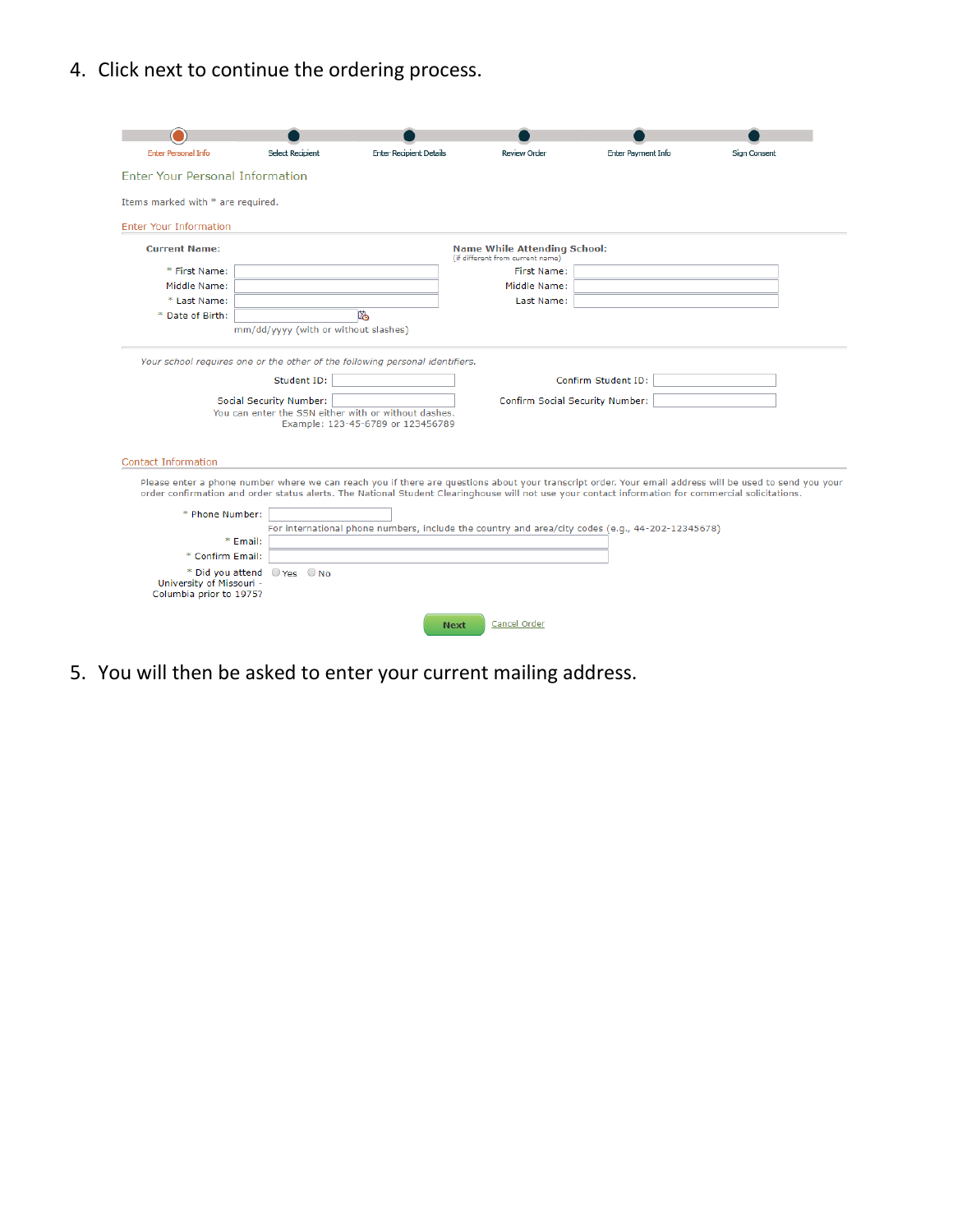6. This page also asks the user if they are current students or when they approximately attended school.

| <b>Enter Personal Info</b>                                                                                                                                                            | <b>Select Recipient</b>                                           | <b>Enter Recipient Details</b>                                                                                                        | <b>Review Order</b> | Enter Payment Info | Sign Consent |
|---------------------------------------------------------------------------------------------------------------------------------------------------------------------------------------|-------------------------------------------------------------------|---------------------------------------------------------------------------------------------------------------------------------------|---------------------|--------------------|--------------|
|                                                                                                                                                                                       |                                                                   |                                                                                                                                       |                     |                    |              |
| <b>Additional Information</b>                                                                                                                                                         |                                                                   |                                                                                                                                       |                     |                    |              |
| Items marked with * are required.                                                                                                                                                     |                                                                   |                                                                                                                                       |                     |                    |              |
| <b>Contact Information</b>                                                                                                                                                            |                                                                   |                                                                                                                                       |                     |                    |              |
|                                                                                                                                                                                       |                                                                   | Your school would like you to provide the following additional contact information to assist them in fulfilling your request.         |                     |                    |              |
| * Street Address:                                                                                                                                                                     |                                                                   |                                                                                                                                       |                     |                    |              |
|                                                                                                                                                                                       | Street number and Street name or PO Box                           |                                                                                                                                       |                     |                    |              |
| <b>Additional Address:</b>                                                                                                                                                            | Campus Box, Building, Floor, Apt., Suite                          |                                                                                                                                       |                     |                    |              |
| * City:                                                                                                                                                                               |                                                                   |                                                                                                                                       |                     |                    |              |
| * State/Province Select                                                                                                                                                               |                                                                   |                                                                                                                                       |                     |                    |              |
| /Region:                                                                                                                                                                              |                                                                   | If the address is outside the US, US territories, or Canada, select 'International'.                                                  |                     |                    |              |
| * ZIP/Postal Code:                                                                                                                                                                    |                                                                   |                                                                                                                                       |                     |                    |              |
|                                                                                                                                                                                       | If no ZIP or Postal Code is required, enter 'N/A'.                |                                                                                                                                       |                     |                    |              |
|                                                                                                                                                                                       | Country: United States                                            |                                                                                                                                       |                     |                    |              |
|                                                                                                                                                                                       |                                                                   | ⊠I authorize my school to update its records using the address and contact information above, but acknowledge that this               |                     |                    |              |
|                                                                                                                                                                                       |                                                                   | authorization does not serve as official notification of changes to this information to my school.                                    |                     |                    |              |
|                                                                                                                                                                                       |                                                                   |                                                                                                                                       |                     |                    |              |
|                                                                                                                                                                                       |                                                                   |                                                                                                                                       |                     |                    |              |
|                                                                                                                                                                                       | *Are you currently enrolled at University of Missouri-            | $OYes$ $ONo$                                                                                                                          |                     |                    |              |
|                                                                                                                                                                                       |                                                                   | <b>Next</b>                                                                                                                           | Cancel Order        |                    |              |
|                                                                                                                                                                                       |                                                                   |                                                                                                                                       |                     |                    |              |
|                                                                                                                                                                                       |                                                                   | Alert: The site you have accessed is for testing purposes only. Any transcript requests made through this site will NOT be processed! |                     |                    |              |
|                                                                                                                                                                                       |                                                                   |                                                                                                                                       |                     |                    |              |
|                                                                                                                                                                                       |                                                                   |                                                                                                                                       |                     |                    |              |
| <b>Enter Personal Info</b>                                                                                                                                                            | <b>Select Recipient</b>                                           | <b>Enter Recipient Details</b>                                                                                                        | Review Order        | Enter Payment Info | Sign Consent |
|                                                                                                                                                                                       |                                                                   |                                                                                                                                       |                     |                    |              |
|                                                                                                                                                                                       |                                                                   |                                                                                                                                       |                     |                    |              |
|                                                                                                                                                                                       |                                                                   |                                                                                                                                       |                     |                    |              |
| Enrollment/Degree Information<br><b>Kansas City?</b><br><b>System Messages</b><br><b>Additional Information</b><br>Items marked with * are required.<br>Enrollment/Degree Information |                                                                   |                                                                                                                                       |                     |                    |              |
| Columbia?                                                                                                                                                                             | *Are you currently enrolled at University of Missouri- O Yes O No |                                                                                                                                       |                     |                    |              |
|                                                                                                                                                                                       | * Approximate Years of Attendance at University of                | <b>Begin Year</b>                                                                                                                     | Ind Year            |                    |              |
| Missouri-Columbia:                                                                                                                                                                    |                                                                   | (yyyy)                                                                                                                                | (уууу)              |                    |              |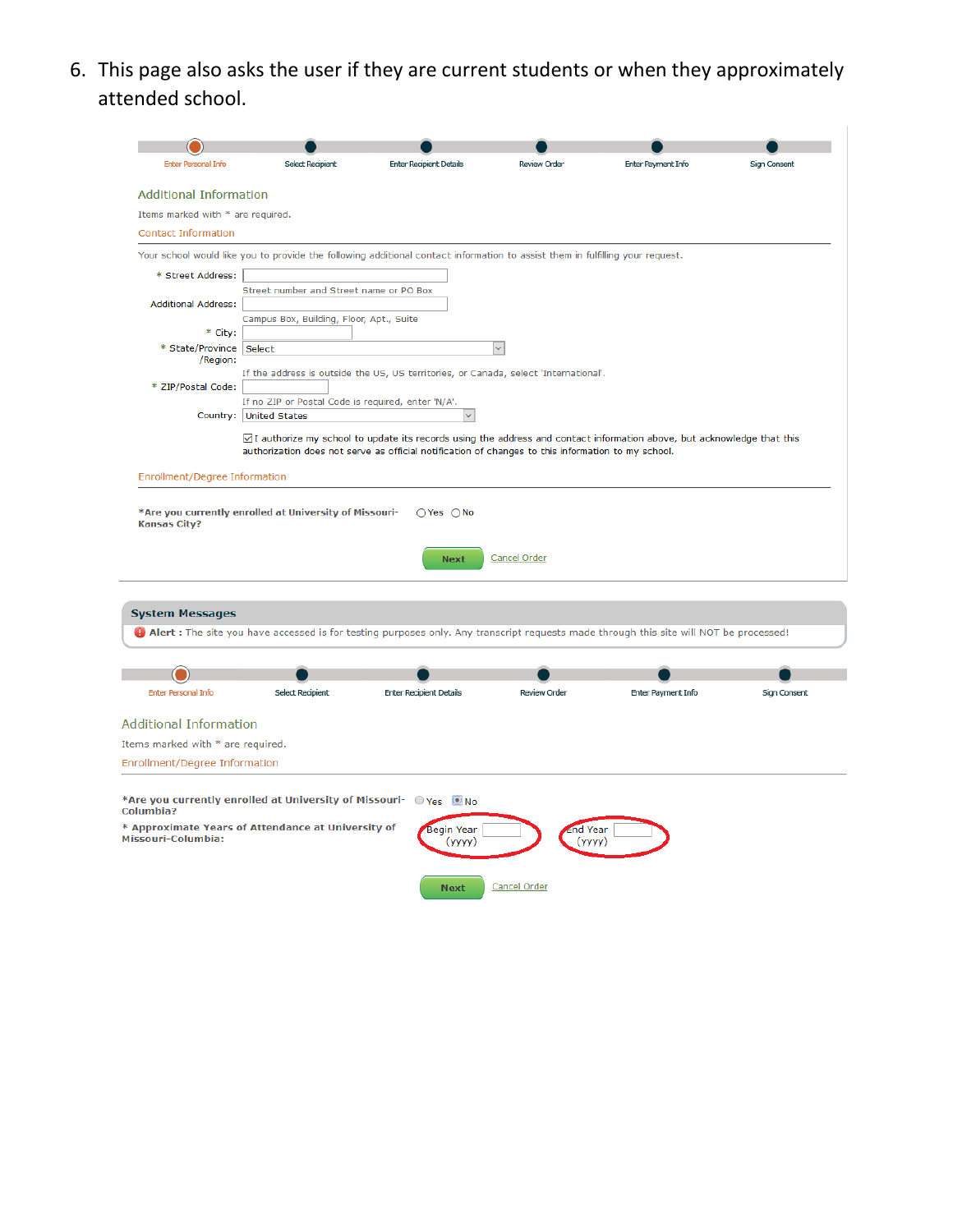7. Advancing to the next screen starts the process of identifying the recipient of the transcript.

|            | <b>System Messages</b>            |                                                                                                            |                                                                                                                                       |              |                           |                     |
|------------|-----------------------------------|------------------------------------------------------------------------------------------------------------|---------------------------------------------------------------------------------------------------------------------------------------|--------------|---------------------------|---------------------|
|            |                                   |                                                                                                            | Alert: The site you have accessed is for testing purposes only. Any transcript requests made through this site will NOT be processed! |              |                           |                     |
|            |                                   |                                                                                                            |                                                                                                                                       |              |                           |                     |
|            |                                   |                                                                                                            |                                                                                                                                       |              |                           |                     |
|            | <b>Enter Personal Info</b>        | <b>Select Recipient</b>                                                                                    | <b>Enter Recipient Details</b>                                                                                                        | Review Order | <b>Enter Payment Info</b> | <b>Sign Consent</b> |
|            | <b>Select Recipient</b>           |                                                                                                            |                                                                                                                                       |              |                           |                     |
|            | Items marked with * are required. |                                                                                                            |                                                                                                                                       |              |                           |                     |
|            | Select A Recipient Type           |                                                                                                            |                                                                                                                                       |              |                           |                     |
|            |                                   | * Who will be the recipient of your transcript?                                                            |                                                                                                                                       |              |                           |                     |
| $\circ$    | College or university             | I want my transcript to be sent to a college or university.                                                |                                                                                                                                       |              |                           |                     |
| $\bigcirc$ |                                   | Educational organization (other than a school)                                                             | I want my transcript to be sent to an educational organization such as LSAC or AMCAS.                                                 |              |                           |                     |
| $\bigcirc$ |                                   | Business or individual (other than myself)<br>I want my transcript to be sent to a business or individual. |                                                                                                                                       |              |                           |                     |
| ∩          | Me                                |                                                                                                            | I want my transcript to be sent to me or to pick it up in person.                                                                     |              |                           |                     |

#### 8. This same page also has the FERPA Compliance selection.

#### **FERPA Compliance** According to the Family Educational Rights and Privacy Act (FERPA), in certain instances, schools must obtain the student's permission in order to<br>release information from his or her educational records. To determine wheth following question. \* Who is the intended recipient of your transcript? Select  $\overline{\mathbf{1}}$

| .ca recipient or your cransempt. | TJEIEUL                                  |
|----------------------------------|------------------------------------------|
|                                  | <b>Select</b>                            |
|                                  | Me                                       |
|                                  | School where I intend to apply or enroll |
|                                  | Other                                    |
|                                  |                                          |

9. The next screen identifies the recipient of the transcript.

## 10.The person who places the order must select the name they want to appear on the transcript.

| <b>Enter Personal Info</b>        | Select Recipient                        | <b>Enter Recipient Details</b>                                                   | Review Order | Enter Payment Info | Sign Consent |
|-----------------------------------|-----------------------------------------|----------------------------------------------------------------------------------|--------------|--------------------|--------------|
| <b>Enter Recipient Details</b>    |                                         |                                                                                  |              |                    |              |
| Items marked with * are required. |                                         |                                                                                  |              |                    |              |
| Recipient                         |                                         |                                                                                  |              |                    |              |
|                                   | * Name of Recipient: TESTER MCTESTERTON |                                                                                  |              |                    |              |
| Transcript Type And Purpose       |                                         |                                                                                  |              |                    |              |
| * Transcript Type:                | Select                                  |                                                                                  |              |                    |              |
| <b>Delivery Options</b>           | <b>Select</b>                           | Preferred name displayed on transcript.<br>Primary name displayed on transcript. |              |                    |              |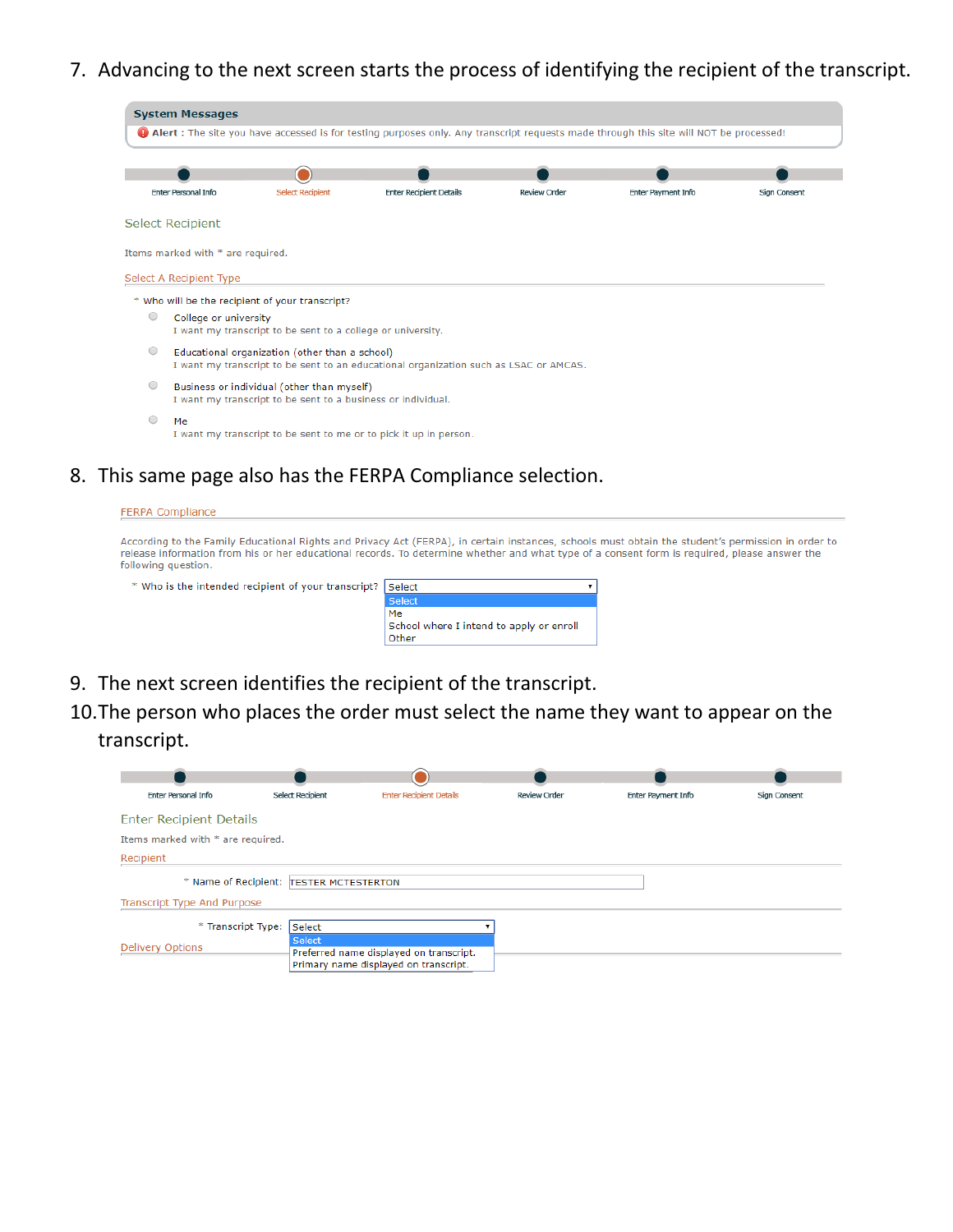11.Next the person will select the delivery method.

| Delivery Options     |                                   |  |
|----------------------|-----------------------------------|--|
| * Delivery Method:   | <b>Select</b>                     |  |
| ole.                 | Select                            |  |
|                      | <b>Hold for Pickup</b>            |  |
|                      | <b>Electronic PDF</b>             |  |
| Processing Timeframe | Express/United States - \$27.00   |  |
|                      | Express/Canada & Mexico - \$47.00 |  |
| * Processing Option: | Mail/United States                |  |
|                      | Express/International - \$60.00   |  |

12.The user will have to confirm the delivery method and select the quantity of transcripts requested.

|                | * Quantity: Select |                                | <b>INTERNATION AND INTERNATIONAL CONTRACT CONTRACT OF A CONTRACT CONTRACT AND INTERNATIONAL INTERNATIONAL INTERNATION</b> |
|----------------|--------------------|--------------------------------|---------------------------------------------------------------------------------------------------------------------------|
|                |                    | Select                         | ply. The total fees will be displayed in the order summary.                                                               |
|                |                    | $1$ copy = \$15.00             |                                                                                                                           |
| <b>cuments</b> |                    | 2 copies = $$30.00$            |                                                                                                                           |
|                |                    | 3 copies = $$45.00$            |                                                                                                                           |
| ents:          |                    | Upload 4 copies = $$60.00$     |                                                                                                                           |
|                |                    | Optional 5 copies = $$75.00$   | ocuments (Maximum: 3) to your transcript request                                                                          |
|                |                    | Support 6 copies = $$90.00$    | OCX, JPG, JPEG                                                                                                            |
|                |                    | File nam $7$ copies = \$105.00 | eric characters and non-consecutive periods, dashes, underscore and a                                                     |
|                |                    | 8 copies = $$120.00$           |                                                                                                                           |
|                |                    | 9 copies = $$135.00$           |                                                                                                                           |
| ١e             |                    | 10 copies = $$150.00$          |                                                                                                                           |

13.The user is given the ability to upload documentation to be delivered with the transcript. There is a limit of three attachments and rules about how the document must be named.

|                                          |                                                                                                                                               | Country Huit-J Chiti                                                                                                                                                                                                                                                                                                                                                                                                                        |
|------------------------------------------|-----------------------------------------------------------------------------------------------------------------------------------------------|---------------------------------------------------------------------------------------------------------------------------------------------------------------------------------------------------------------------------------------------------------------------------------------------------------------------------------------------------------------------------------------------------------------------------------------------|
| <b>Upload Documents</b>                  |                                                                                                                                               |                                                                                                                                                                                                                                                                                                                                                                                                                                             |
| <b>Reminder:</b>                         |                                                                                                                                               |                                                                                                                                                                                                                                                                                                                                                                                                                                             |
|                                          | . Number of document(s) permitted per recipient: 3<br>• Supported format(s): PDF,DOC,DOCX,JPG,JPEG<br>. Maximum file name size: 64 characters |                                                                                                                                                                                                                                                                                                                                                                                                                                             |
|                                          | File name(s): Permits alpha numeric characters and non-consecutive periods, dashes, underscore and spaces                                     |                                                                                                                                                                                                                                                                                                                                                                                                                                             |
| <b>Additional Documents:</b>             | No files selected.<br>Browse                                                                                                                  |                                                                                                                                                                                                                                                                                                                                                                                                                                             |
| the documents via an alternative method. |                                                                                                                                               | The National Student Clearinghouse is committed to making its Web site accessible to the widest possible audience, including individuals with<br>disabilities. If you use assistive technology (e.g., screen reader, eye tracking device, voice recognition software, etc.) and experience<br>difficulty uploading additional documents, please contact the school from which you are requesting a transcript for assistance with supplying |
|                                          | <b>Upload</b>                                                                                                                                 | Cancel                                                                                                                                                                                                                                                                                                                                                                                                                                      |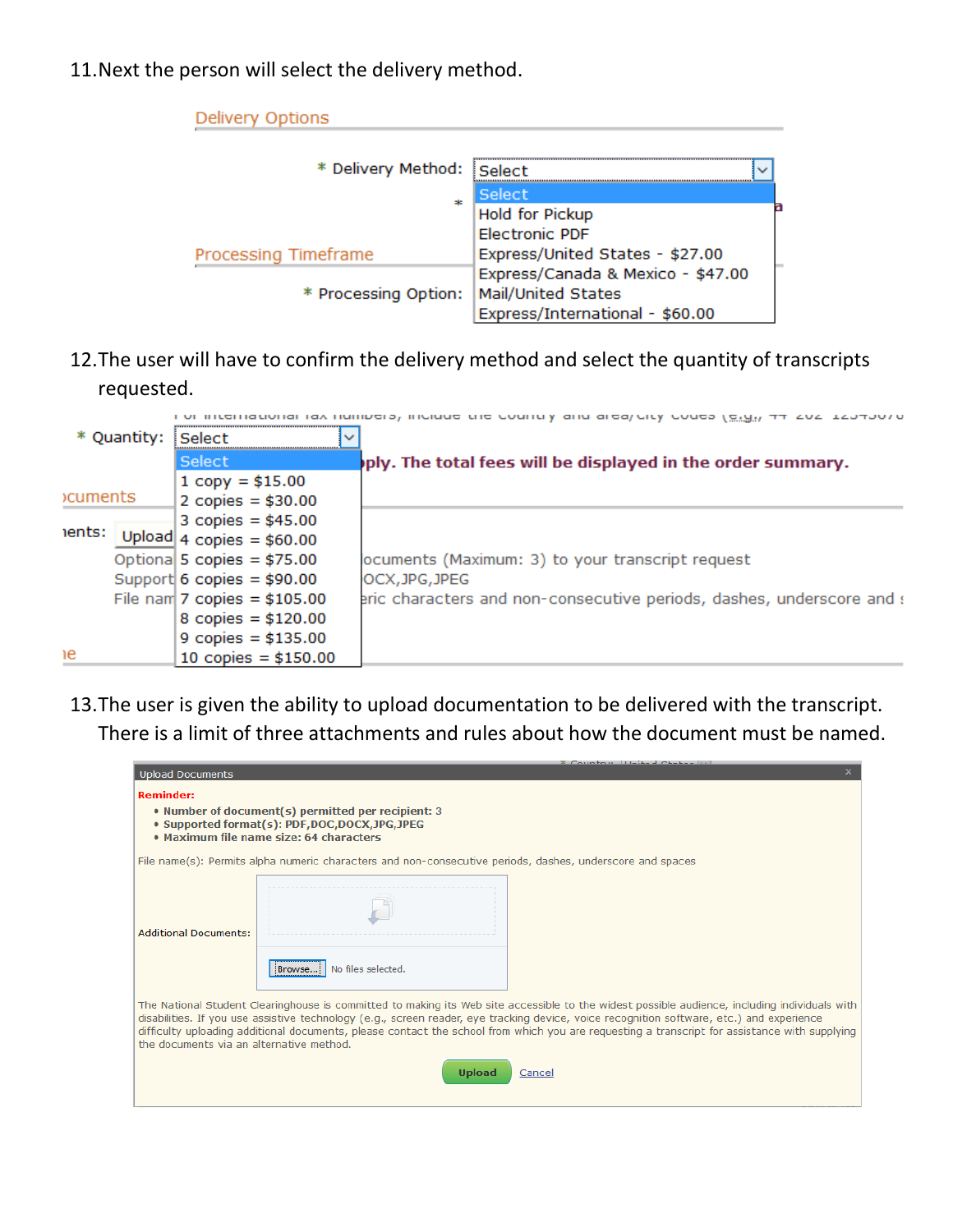- 14. There is also a processing timeframe where the user will select when the when they would like their transcript request processed. Selecting anything other than "Now" will prompt the user to enter a Term and Year for the processing option.
- 15.The terms must be spelled out fully as either Spring, Summer, or Fall.

| Processing Timeframe |                                                                      |
|----------------------|----------------------------------------------------------------------|
| * Processing Option: | After Grades Are Posted v                                            |
| Will Be Posted:      | Select<br>IY)                                                        |
|                      | Now                                                                  |
|                      | After Grades Are Posted                                              |
|                      | After Degree Is Awarded                                              |
|                      | <b>Cancel Changes</b><br>Save & Add Another Recipient<br><b>Next</b> |
|                      |                                                                      |
| Processing Timeframe |                                                                      |
|                      | * Processing Option: After Grades Are Posted v                       |
| Will Be Posted:      | Year(yyyy)<br><b>Term</b>                                            |
|                      | Cancel Changes<br>Save & Add Another Recipient<br><b>Next</b>        |

- 16.The user can add another recipient for the transcript.
- 17.The next page requires the user to confirm their options for deliver and their recipients. The users can also add another recipient for additional transcripts.

| <b>Enter Personal Info</b>                                    | <b>Select Recipient</b>                  | <b>Enter Recipient Details</b>              | <b>Review Order</b>                              | Enter Payment Info                                                                                                                                 | <b>Sign Consent</b>          |     |
|---------------------------------------------------------------|------------------------------------------|---------------------------------------------|--------------------------------------------------|----------------------------------------------------------------------------------------------------------------------------------------------------|------------------------------|-----|
| <b>Review Your Recipients</b>                                 |                                          |                                             |                                                  |                                                                                                                                                    |                              |     |
| <b>O</b> Important Information                                |                                          |                                             |                                                  |                                                                                                                                                    |                              |     |
| Recipient'.                                                   |                                          |                                             |                                                  | Verify your transcript order information before continuing. To edit your order, select the recipient's name. To add another recipient, select 'Add |                              |     |
| Verify Information                                            |                                          |                                             |                                                  |                                                                                                                                                    |                              |     |
| Add Recipient                                                 |                                          |                                             |                                                  |                                                                                                                                                    |                              |     |
| <b>Options</b>                                                | <b>Recipient Information</b>             |                                             | <b>Transcript Type</b>                           | <b>Delivery Method</b>                                                                                                                             | Quantity                     | Fee |
| $\theta$ Edit<br><b>TESTER MCTESTERTON</b><br><b>O</b> Remove | Hold for pickup by: TESTER T MCTESTERTON |                                             | Preferred<br>name<br>displayed on<br>transcript. | Hold for Pickup @                                                                                                                                  | $1 copy = $17.25$ \$17.25    |     |
|                                                               |                                          |                                             |                                                  |                                                                                                                                                    | Total Fee for Order: \$17.25 |     |
|                                                               |                                          |                                             |                                                  |                                                                                                                                                    |                              |     |
|                                                               | Request Order Updates Via Text           |                                             |                                                  |                                                                                                                                                    |                              |     |
|                                                               |                                          | (Carrier message and data rates may apply.) |                                                  | $\Box$ Yes, please send me transcript order updates via text message to the following number.                                                      |                              |     |
|                                                               |                                          |                                             |                                                  |                                                                                                                                                    |                              |     |
|                                                               | Mobile Phone Number:                     |                                             |                                                  | 000-000-0000                                                                                                                                       |                              |     |
|                                                               | <b>Mobile Phone Carrier:</b>             | Select<br>$\overline{\mathbf{v}}$           |                                                  |                                                                                                                                                    |                              |     |
|                                                               |                                          |                                             |                                                  |                                                                                                                                                    |                              |     |
|                                                               |                                          | <b>Check Out</b>                            | Cancel Order                                     |                                                                                                                                                    |                              |     |
|                                                               |                                          |                                             |                                                  |                                                                                                                                                    |                              |     |
|                                                               |                                          |                                             |                                                  |                                                                                                                                                    |                              |     |
|                                                               |                                          |                                             |                                                  |                                                                                                                                                    |                              |     |